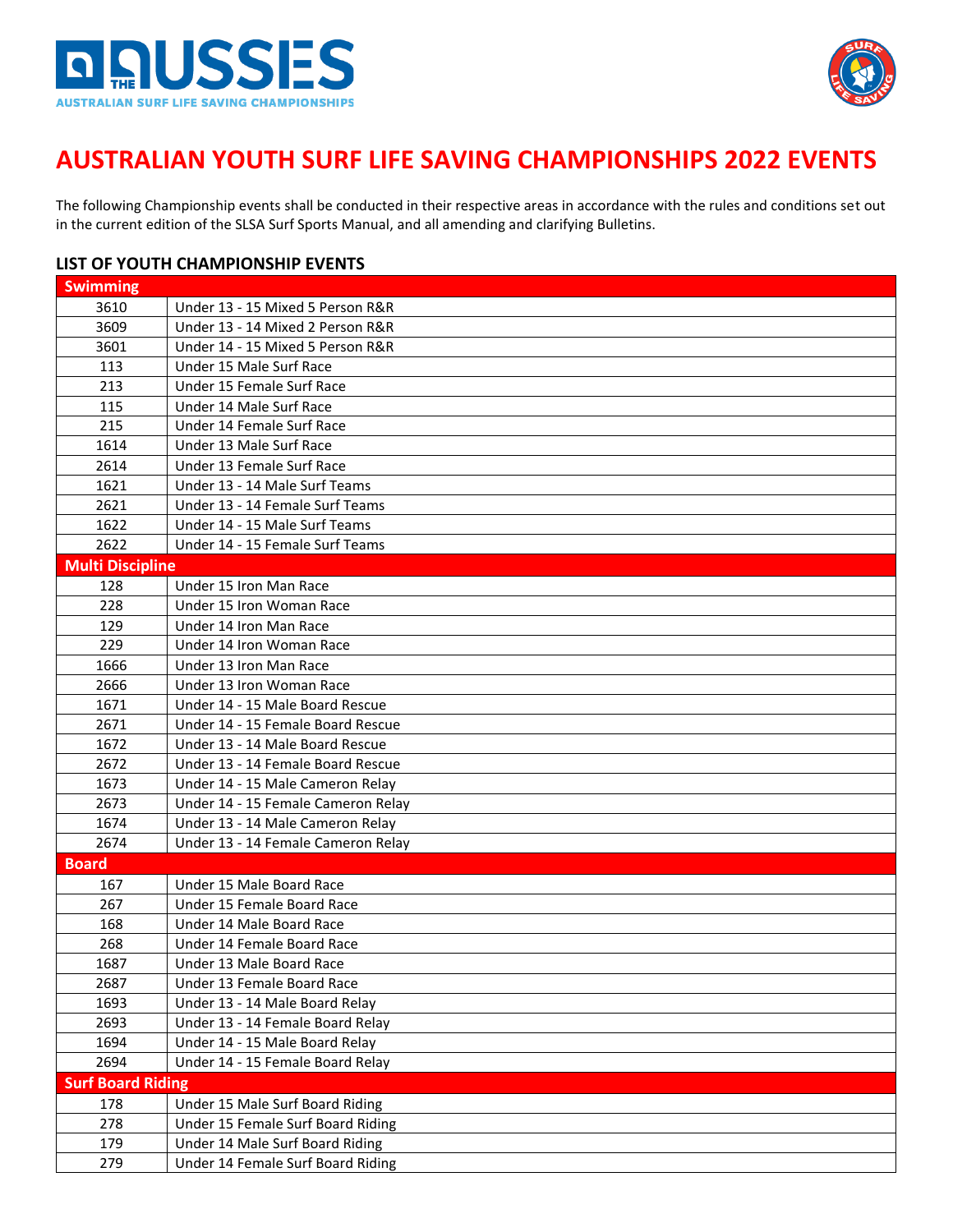# **n AUSSES**



|                   | AUSTRALIAN SURF LIFE SAVING CHAMPIONSHIPS                                         |  |
|-------------------|-----------------------------------------------------------------------------------|--|
| 177               | Under 13 Male Surf Board Riding                                                   |  |
| 277               | Under 13 Female Surf Board Riding                                                 |  |
| <b>Beach</b>      |                                                                                   |  |
| 189               | Under 15 Male Beach Sprint                                                        |  |
| 289               | Under 15 Female Beach Sprint                                                      |  |
| 190               | Under 14 Male Beach Sprint                                                        |  |
| 290               | Under 14 Female Beach Sprint                                                      |  |
| 1717              | Under 13 Male Beach Sprint                                                        |  |
| 2717              | Under 13 Female Beach Sprint                                                      |  |
| 1724              | Under 14 - 15 Male Beach Relay                                                    |  |
| 2724              | Under 14 - 15 Female Beach Relay                                                  |  |
| 1723              | Under 13 - 14 Male Beach Relay                                                    |  |
| 2723              | Under 13 - 14 Female Beach Relay                                                  |  |
| 3723              | Under 13 - 14 Mixed Beach Relay                                                   |  |
| 3724              | Under 14 - 15 Mixed Beach Relay                                                   |  |
| 1101              | Under 15 Male Beach Flags                                                         |  |
| 2101              | Under 15 Female Beach Flags                                                       |  |
| 1102              | Under 14 Male Beach Flags                                                         |  |
| 2102              | Under 14 Female Beach Flags                                                       |  |
| 1739              | Under 13 Male Beach Flags                                                         |  |
| 2739              | Under 13 Female Beach Flags                                                       |  |
| 1561              | Under 15 Male 2km Beach Run                                                       |  |
| 2561              | Under 15 Female 2km Beach Run                                                     |  |
| 1562              | Under 14 Male 2km Beach Run                                                       |  |
| 2562              | Under 14 Female 2km Beach Run                                                     |  |
| 1748              | Under 13 Male 2km Beach Run                                                       |  |
| 2748              | Under 13 Female 2km Beach Run                                                     |  |
| 1561              | 2 x 1km Under 14 - 15 Male Beach Relay                                            |  |
| 2561<br>3561      | 2 x 1km Under 14 - 15 Female Beach Relay                                          |  |
|                   | 2 x 1km Under 14 - 15 Mixed Beach Relay<br>2 x 1km Under 13 - 14 Male Beach Relay |  |
| 1749<br>2749      | 2 x 1km Under 13 - 14 Female Beach Relay                                          |  |
| 3749              | 2 x 1km Under 13 - 14 Mixed Beach Relay                                           |  |
| <b>First Aid</b>  |                                                                                   |  |
| 3108              |                                                                                   |  |
| Lifesaving*       | Under 15 Mixed First Aid (State Entries)                                          |  |
| 1120              | Under 15 Male Champion Lifesaver (State Entries)                                  |  |
| 2120              | Under 15 Female Champion Lifesaver (State Entries)                                |  |
| 1121              | Under 14 Male Champion Lifesaver (State Entries)                                  |  |
| 2121              | Under 14 Female Champion Lifesaver (State Entries)                                |  |
| <b>Ocean Swim</b> |                                                                                   |  |
| 1751              | Under 13 Male 2km Ocean Swim                                                      |  |
| 2751              | Under 13 Female 2km Ocean Swim                                                    |  |
| 1750              | Under 14 Male 2km Ocean Swim                                                      |  |
| 2750              | Under 14 Female 2km Ocean Swim                                                    |  |
| 1565              | Under 15 Male 2km Ocean Swim                                                      |  |
| 2565              | Under 15 Female 2km Ocean Swim                                                    |  |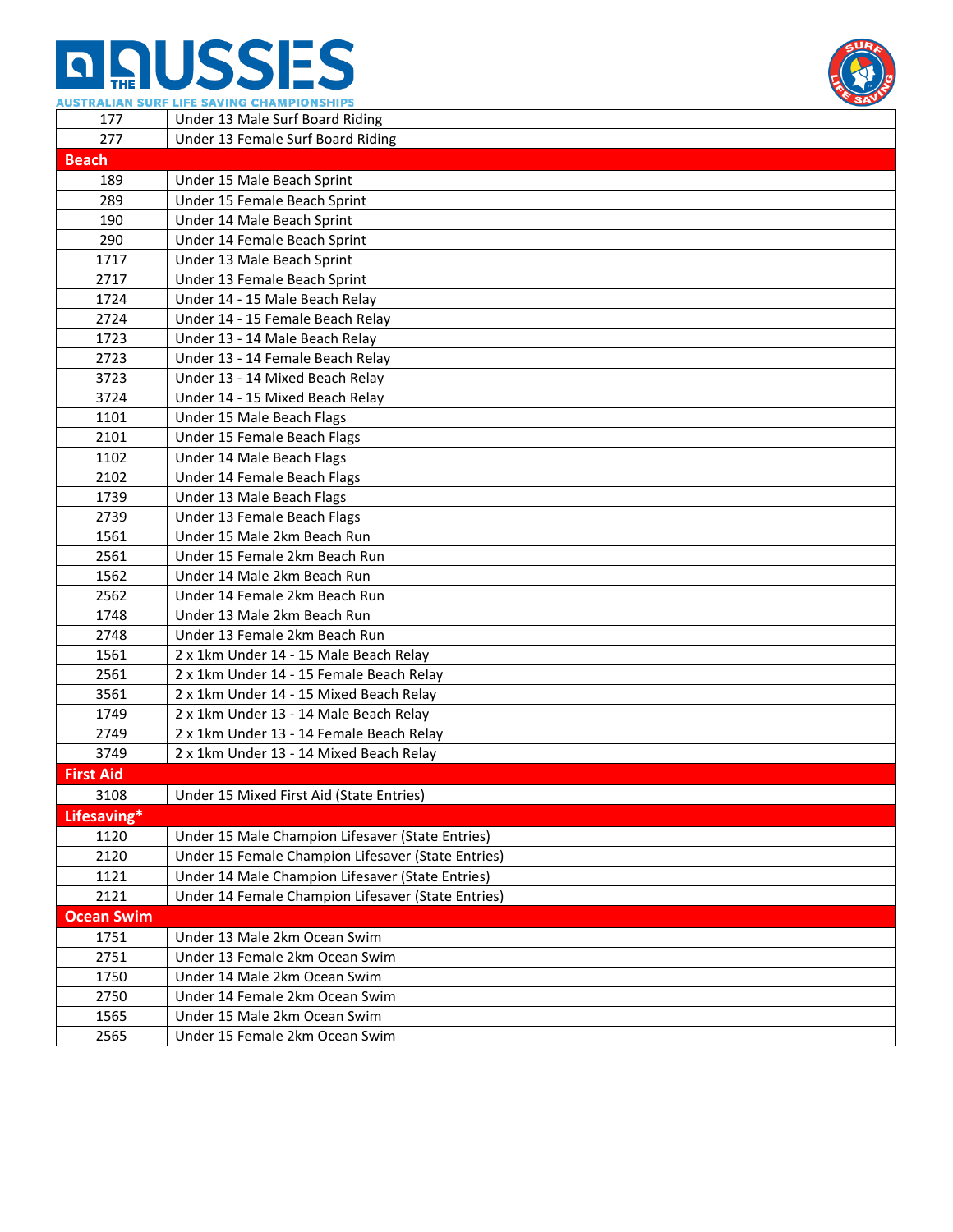



#### **AUSTRALIAN MASTERS SURF LIFE SAVING CHAMPIONSHIPS 2022 EVENTS**

The following Championship events shall be conducted in their respective areas in accordance with the rules and conditions set out in the current edition of the SLSA Surf Sports Manual, and all amending and clarifying Bulletins.

| LIST UF MASTERS EVENTS  |                                |  |
|-------------------------|--------------------------------|--|
| <b>Swimming</b>         |                                |  |
| 1200                    | 30-34 yrs Male Surf Race       |  |
| 2200                    | 30-34 yrs Female Surf Race     |  |
| 1201                    | 35-39 yrs Male Surf Race       |  |
| 2201                    | 35-39 yrs Female Surf Race     |  |
| 1202                    | 40-44 yrs Male Surf Race       |  |
| 2202                    | 40-44 yrs Female Surf Race     |  |
| 1203                    | 45-49 yrs Male Surf Race       |  |
| 2203                    | 45-49 yrs Female Surf Race     |  |
| 1204                    | 50-54 yrs Male Surf Race       |  |
| 2204                    | 50-54 yrs Female Surf Race     |  |
| 1205                    | 55-59 yrs Male Surf Race       |  |
| 2205                    | 55-59 yrs Female Surf Race     |  |
| 1206                    | 60-64 yrs Male Surf Race       |  |
| 2206                    | 60-64 yrs Female Surf Race     |  |
| 1207                    | 65-69 yrs Male Surf Race       |  |
| 2207                    | 65-69 yrs Female Surf Race     |  |
| 1210                    | 70-74 yrs Male Surf Race       |  |
| 2210                    | 70-74 yrs Female Surf Race     |  |
| 1211                    | 75 yrs & over Male Surf Race   |  |
| 2211                    | 75 yrs & over Female Surf Race |  |
| 1212                    | 110 yrs min Male Surf Teams    |  |
| 2212                    | 110 yrs min Female Surf Teams  |  |
| 1213                    | 130 yrs min Male Surf Teams    |  |
| 2213                    | 130 yrs min Female Surf Teams  |  |
| 1214                    | 150 yrs min Male Surf Teams    |  |
| 2214                    | 150 yrs min Female Surf Teams  |  |
| 1215                    | 170 yrs min Male Teams         |  |
| 2225                    | 170 yrs min Female Surf Teams  |  |
| <b>Multi Discipline</b> |                                |  |
| 1234                    | 30-34 yrs Iron Man Race        |  |
| 2234                    | 30-34 yrs Iron Woman Race      |  |
| 1235                    | 35-39 yrs Iron Man Race        |  |
| 2235                    | 35-39 yrs Iron Woman Race      |  |
| 1236                    | 40-44 yrs Iron Man Race        |  |
| 2236                    | 40-44 yrs Iron Woman Race      |  |
| 1237                    | 45-49 yrs Iron Man Race        |  |
| 2237                    | 45-49 yrs Iron Woman Race      |  |
| 1238                    | 50-54 yrs Iron Man Race        |  |
| 2238                    | 50-54 yrs Iron Woman Race      |  |
| 1239                    | 55-59 yrs Iron Man Race        |  |
| 2239                    | 55-59 yrs Iron Woman Race      |  |
| 1240                    | 60-64 yrs Iron Man Race        |  |

#### **LIST OF MASTERS EVENTS**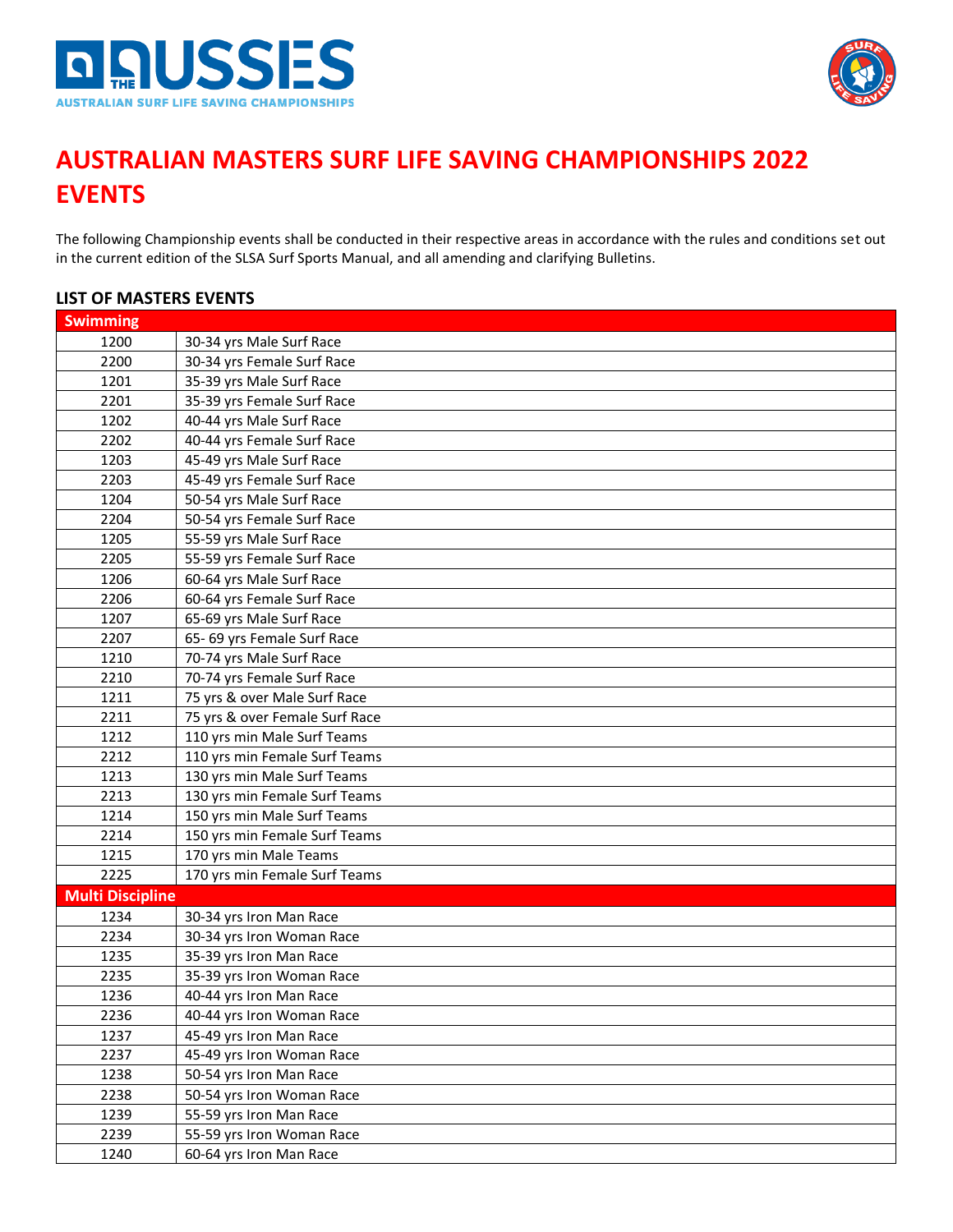

|                     | AUSIKALIAN SUKF LIFE SAVING CHAMPIONSHIPS                            |
|---------------------|----------------------------------------------------------------------|
| 2240                | 60-64 yrs Iron Woman Race                                            |
| 1241                | 65-69 yrs Iron Man Race                                              |
| 2241                | 65-69 yrs Iron Woman Race                                            |
| 1244                | 70-74 yrs Iron Man Race                                              |
| 2244                | 70-74 yrs Iron Woman Race                                            |
| 1450                | 75 yrs & over Iron Man Race                                          |
| 2450                | 75 yrs & over Iron Woman Race                                        |
| 1245                | 110 yrs min Male Taplin Relay                                        |
| 2245                | 110 yrs min Female Taplin Relay                                      |
| 1246                | 130 yrs min Male Taplin Relay                                        |
| 2246                | 130 yrs min Female Taplin Relay                                      |
| 1247                | 150 yrs min Male Taplin Relay                                        |
| 2247                | 150 yrs min Female Taplin Relay                                      |
| 1248                | 170 yrs min Male Taplin Relay                                        |
| 2248                | 170 yrs min Female Taplin Relay                                      |
| <b>Board Rescue</b> |                                                                      |
| 1252                | 30-34 yrs Male Board Rescue                                          |
| 2252                | 30-34 yrs Female Board Rescue                                        |
| 1253                | 35-39 yrs Male Surf Board Rescue                                     |
| 2253                | 35-39 yrs Female Surf Board Rescue                                   |
| 1254                | 40-44 yrs Male Surf Board Rescue                                     |
| 2254                | 40-44 yrs Female Surf Board Rescue                                   |
| 1255                | 45-49 yrs Male Surf Board Rescue                                     |
| 2255                | 45-49 yrs Female Surf Board Rescue                                   |
| 1256                | 50-54 yrs Male Surf Board Rescue                                     |
| 2256                | 50-54 yrs Female Surf Board Rescue                                   |
| 1257                | 55-59 yrs Male Surf Board Rescue                                     |
| 2257                | 55-59 yrs Female Surf Board Rescue                                   |
| 1258                | 60-64 yrs Male Surf Board Rescue                                     |
| 2258                | 60-64 yrs Female Surf Board Rescue                                   |
| 1259                | 65-69 yrs Male Surf Board Rescue                                     |
| 2259                | 65-69 yrs Female Surf Board Rescue                                   |
| 1262                | 70-74 yrs Male Surf Board Rescue                                     |
| 2262                | 70-74 yrs Female Surf Board Rescue                                   |
| 1460                | 75 yrs & over Male Surf Board Rescue                                 |
| 2460                | 75 yrs & over Female Surf Board Rescue                               |
| <b>Surf Boat</b>    |                                                                      |
| 1265                | 160 yrs min Male Surf Boat Race                                      |
| 2265                | 160 yrs min Female Surf Boat race                                    |
| 1266                | 180 yrs min Male Surf Boat Race                                      |
| 2266                | 180 yrs min Female Surf Boat Race                                    |
| 1267                | 200 yrs min Male Surf Boat Race                                      |
| 2267                | 200 yrs min Female Surf Boat Race                                    |
| 1268                | 220 yrs min Male Surf Boat Race                                      |
| 2268                |                                                                      |
| 1269                | 220 yrs min Female Surf Boat Race<br>240 yrs min Male Surf Boat Race |
| 2269                |                                                                      |
|                     | 240 yrs min Female Surf Boat Race                                    |
| 1270<br>2270        | 260 yrs min Male Surf Boat Race                                      |
|                     | 260 yrs min Female Surf Boat Race                                    |
| <b>Ski</b>          |                                                                      |
| 1272                | 30-34 yrs Male Single Ski Race                                       |
| 2272                | 30-34 yrs Female Single Ski Race                                     |
| 1273                | 35-39 yrs Male Single Ski Race                                       |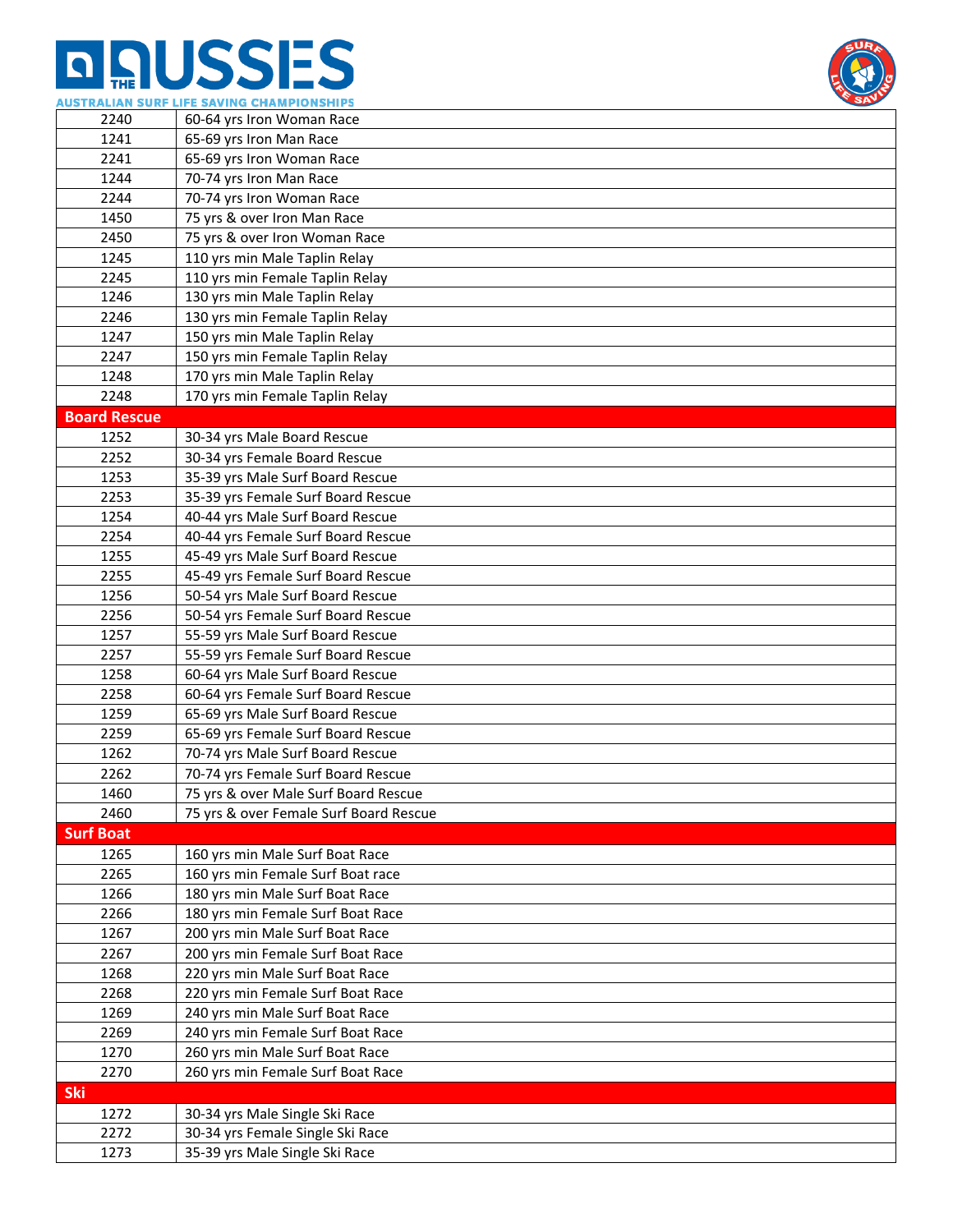

|      | AUSTRALIAN SURF LIFE SAVING CHAMPIONSHIPS |  |
|------|-------------------------------------------|--|
| 2273 | 35-39 yrs Female Single Ski Race          |  |
| 1274 | 40-44 yrs Male Single Ski Race            |  |
| 2274 | 40-44 yrs Female Single Ski Race          |  |
| 1275 | 45-49 yrs Male Single Ski Race            |  |
| 2275 | 45-49 yrs Female Single Ski Race          |  |
| 1276 | 50-54 yrs Male Single Ski Race            |  |
| 2276 | 50-54 yrs Female Single Ski Race          |  |
| 1277 | 55-59 yrs Male Single Ski Race            |  |
| 2277 | 55-59 yrs Female Single Ski Race          |  |
| 1278 | 60-64 yrs Male Single Ski Race            |  |
| 2278 | 60-64 yrs Female Single Ski Race          |  |
| 1279 | 65-69 yrs Male Single Ski Race            |  |
| 2279 | 65-69 yrs Female Single Ski Race          |  |
| 1282 | 70-74 yrs Male Single Ski Race            |  |
| 2282 | 70-74 yrs Female Single Ski Race          |  |
| 1283 | 75 yrs & over Male Single Ski Race        |  |
| 2283 | 75 yrs & over Female Single Ski Race      |  |
| 1284 | 110 yrs min Male Single Ski Relay Race    |  |
| 2284 | 110 yrs min Female Single Ski Relay       |  |
| 1285 | 130 yrs min Male Single Ski Relay         |  |
| 2285 | 130 yrs min Female Single Ski Relay       |  |
| 1286 | 150 yrs min Male Single Ski Relay         |  |
| 2286 | 150 yrs min Female Single Ski Relay       |  |
| 1287 | 170 yrs min Male Single Ski Relay         |  |
| 2287 | 170 yrs min Female Single Ski Relay       |  |
| 1291 | 30-34 yrs Male Double Ski Race            |  |
| 2291 | 30-34 yrs Female Double Ski Race          |  |
| 1292 | 35-39 yrs Male Double Ski Race            |  |
| 2292 | 35-39 yrs Female Double Ski Race          |  |
| 1293 | 40-44 yrs Male Double Ski Race            |  |
| 2293 | 40-44 yrs Female Double Ski Race          |  |
| 1294 | 45-49 yrs Male Double Ski Race            |  |
| 2294 | 45-49 yrs Female Double Ski Race          |  |
| 1295 | 50-54 yrs Male Double Ski Race            |  |
| 2295 | 50-54 yrs Female Double Ski Race          |  |
| 1296 | 55-59 yrs Male Double Ski Race            |  |
| 2296 | 55-59 yrs Female Double Ski Race          |  |
| 1297 | 60-64 yrs Male Double Ski Race            |  |
| 2297 | 60-64 yrs Female Double Ski Race          |  |
| 1298 | 65-69 yrs Male Double Ski Race            |  |
| 2298 | 65-69 yrs Female Double Ski Race          |  |
| 1300 | 70-74 yrs Male Double Ski Race            |  |
| 2300 | 70-74 yrs Female Double Ski Race          |  |
| 1301 | 75 yrs & over Male Double Ski Race        |  |
| 2301 | 75 yrs & over Female Double Ski Race      |  |

| <b>Board</b> |                             |
|--------------|-----------------------------|
| 1303         | 30-34 yrs Male Board Race   |
| 2303         | 30-34 yrs Female Board Race |
| 1304         | 35-39 yrs Male Board Race   |
| 2304         | 35-39 yrs Female Board Race |
| 1305         | 40-44 yrs Male Board Race   |
| 2305         | 40-44 yrs Female Board Race |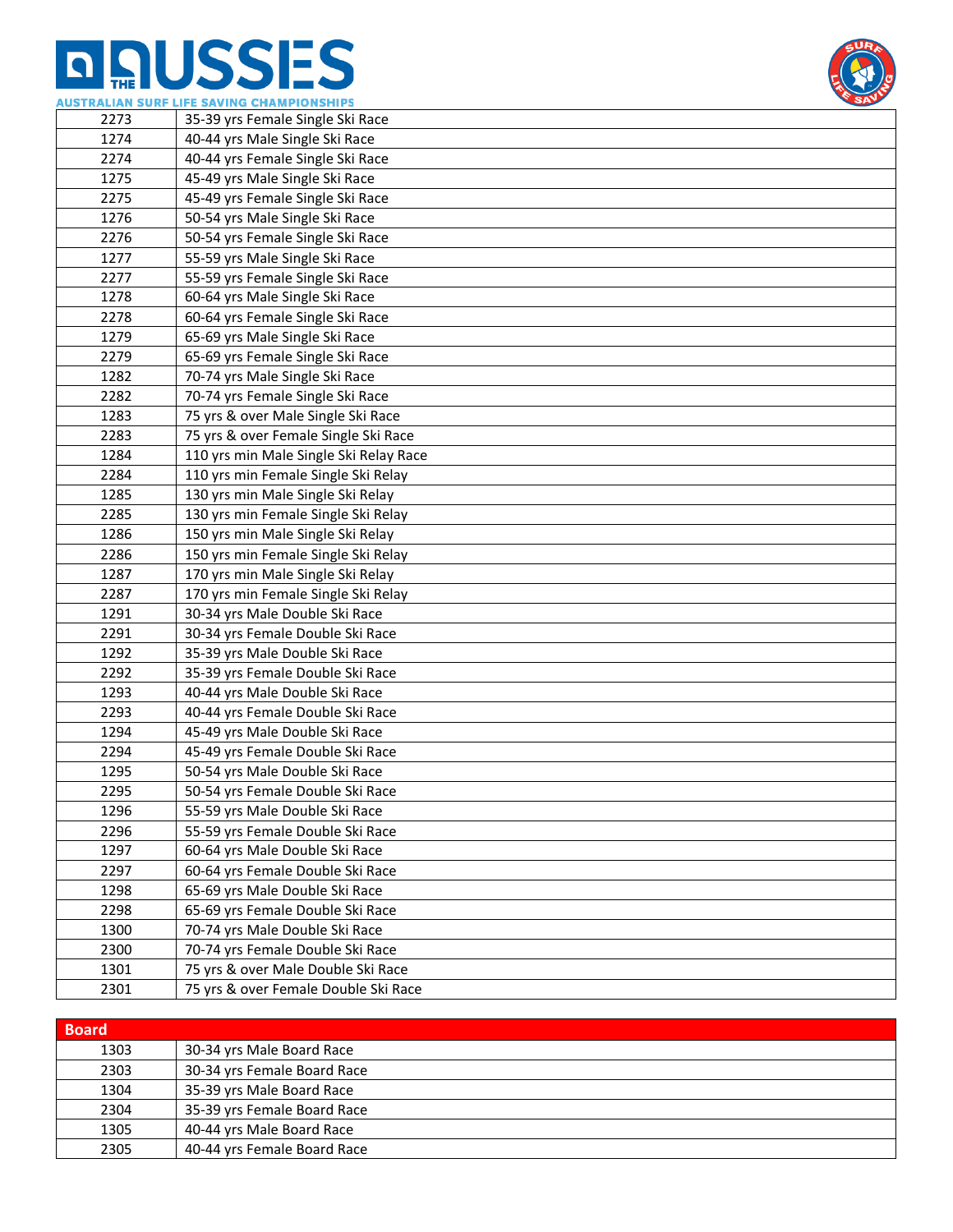# **n AUSSES**



|                          | AUSTRALIAN SURF LIFE SAVING CHAMPIONSHIPS     |
|--------------------------|-----------------------------------------------|
| 1306                     | 45-49 yrs Male Board Race                     |
| 2306                     | 45-49 yrs Female Board Race                   |
| 1307                     | 50-54 yrs Male Board Race                     |
| 2307                     | 50-54 yrs Female Board Race                   |
| 1308                     | 55-59 yrs Male Board Race                     |
| 2308                     | 55-59 yrs Female Board Race                   |
| 1309                     | 60-64 yrs Male Board Race                     |
| 2309                     | 60-64 yrs Female Board race                   |
| 1310                     | 65-69 yrs Male Board Race                     |
| 2310                     | 65-69 yrs Female Board Race                   |
| 1312                     | 70-74 yrs Male Board Race                     |
| 2312                     | 70-74 yrs Female Board Race                   |
| 1313                     | 75 yrs & over Male Board Race                 |
| 2313                     | 75 yrs & over Female Board Race               |
| 1314                     | 110 yrs min Male Board Relay                  |
| 2314                     | 110 yrs min Female Board Relay                |
| 1315                     | 130 yrs min Male Board Relay                  |
| 2315                     | 130 yrs min Female Board Relay                |
| 1316                     | 150 yrs min Male Board Relay                  |
| 2316                     | 150 yrs min Female Board Relay                |
| 1317                     | 170 yrs min Male Board Relay                  |
| 2317                     | 170 yrs min Female Board Relay                |
| <b>Surf Board Riding</b> |                                               |
| 1320                     | 30-39 yrs Male Malibu Long Board Riding       |
| 2320                     | 30-39 yrs Female Malibu Long Board Riding     |
| 1321                     | 40-49 yrs Male Malibu Long Board Riding       |
| 2321                     | 40-49 yrs Female Malibu Long Board Riding     |
| 1386                     | 50-59 yrs Male Malibu Long Board Riding       |
| 2386                     | 50-59 Female Malibu Long Board Riding         |
| 1388                     | 60-69 yrs Male Malibu Long Board Riding       |
| 2388                     | 60-69 yrs Female Malibu Long Board Riding     |
| 1389                     | 70 yrs & over Male Malibu Long Board Riding   |
| 2389                     | 70 yrs & over Female Malibu Long Board Riding |
| 1322                     | 30-39 yrs Male Short Board Riding             |
| 2322                     | 30-39 yrs Female Short Board Riding           |
| 1323                     | 40-49 yrs Male Short Board Riding             |
| 2323                     | 40-49 yrs Female Short Board Riding           |
| 1387                     | 50-59 yrs Male Short Board Riding             |
| 2387                     | 50-59 yrs Female Short Board Riding           |
| 1390                     | 60-69 yrs Male Short Board Riding             |
| 2390                     | 60-69 yrs Female Short Board Riding           |
| 1391                     | 70 yrs & over Male Short Board Riding         |
| 2391                     | 70 yrs & over Female Short Board Riding       |
| <b>Beach</b>             |                                               |
| 1324                     | 30-34 yrs Male Beach Sprint                   |
| 2324                     | 30-34 yrs Female Beach Sprint                 |
| 1325                     | 35-39 yrs Male Beach Sprint                   |
| 2325                     | 35-39 yrs Female Beach Sprint                 |
| 1326                     | 40-44 yrs Male Beach Sprint                   |
| 2326                     | 40-44 yrs Female Beach Sprint                 |
| 1327                     | 45-49 yrs Male Beach Sprint                   |
| 2327                     | 45-49 yrs Female Beach Sprint                 |
| 1328                     | 50-54 yrs Male Beach Sprint                   |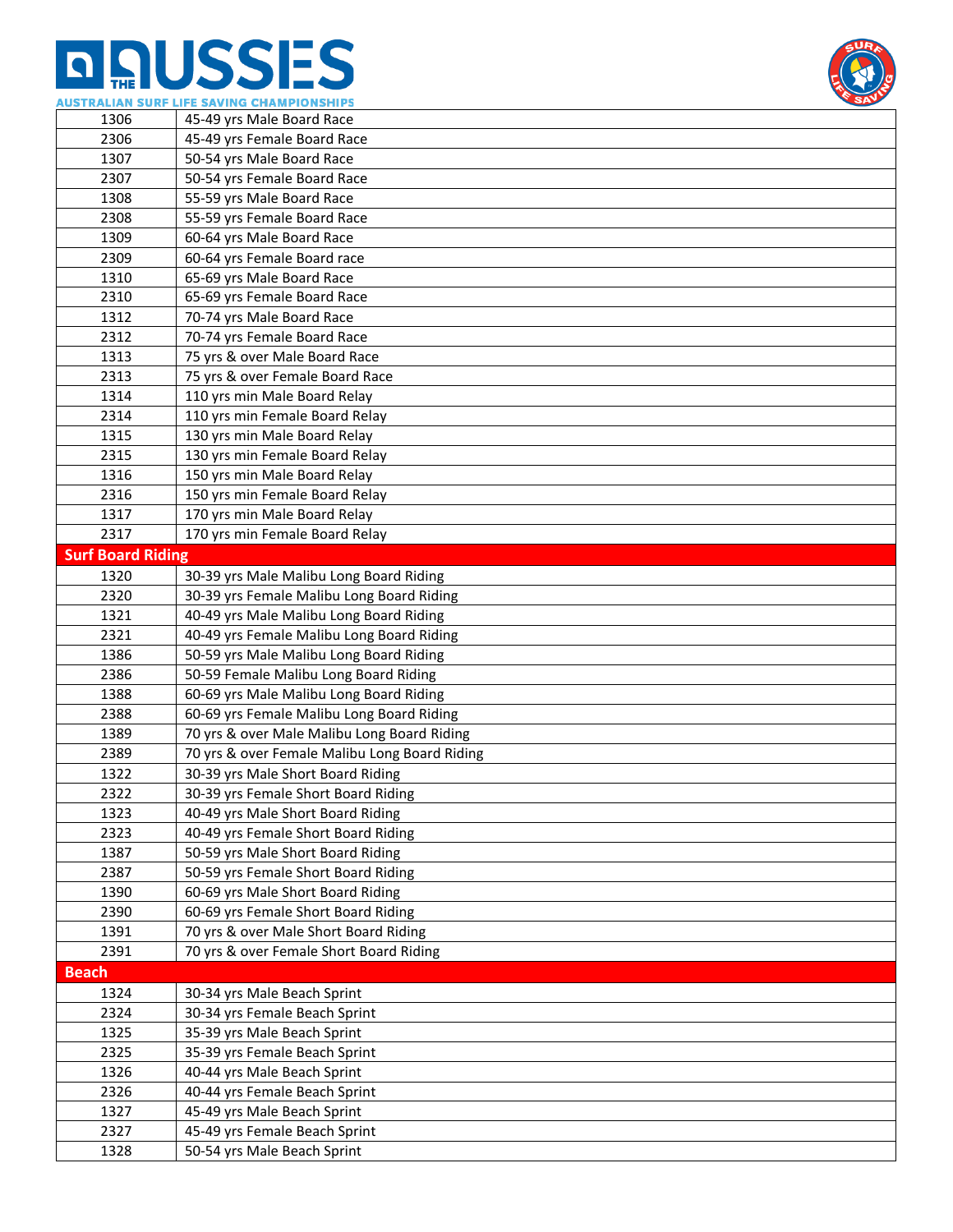## **n AUSSES**



|      | 403TRALIAN SURF LIFE SAVING CHAMFIUNSHIFS |
|------|-------------------------------------------|
| 2328 | 50-54 yrs Female Beach Sprint             |
| 1329 | 55-59 yrs Male Beach Sprint               |
| 2329 | 55-59 yrs Female Beach Sprint             |
| 1330 | 60-64 yrs Male Beach Sprint               |
| 2330 | 60-64 yrs Female Beach Sprint             |
| 1331 | 65-69 yrs Male Beach Sprint               |
| 2331 | 65-69 yrs Female Beach Sprint             |
| 1334 | 70-74 yrs Male Beach Sprint               |
| 2334 | 70-74 yrs Female Beach Sprint             |
| 1470 | 75 yrs & over Male Beach Sprint           |
| 2470 | 75 yrs & over Female Beach Sprint         |
| 1335 | 140 yrs min Male Beach Relay              |
| 2335 | 140 yrs min Female Beach Relay            |
| 1336 | 170 yrs min Male Beach Relay              |
| 2336 | 170 yrs min Female Beach Relay            |
| 1337 | 200 yrs min Male Beach Relay              |
| 2337 | 200 yrs min Female Beach Relay            |
| 1338 | 230 yrs min Male Beach Relay              |
| 2338 | 230 yrs min Female Beach Relay            |
| 1343 | 30-34 yrs Male Beach Flags                |
| 2343 | 30-34 yrs Female Beach Flags              |
| 1344 | 35-39 yrs Male Beach Flags                |
| 2344 | 35-39 yrs Female Beach Flags              |
| 1345 | 40-44 yrs Male Beach Flags                |
| 2345 | 40-44 yrs Female Beach Flags              |
| 1346 | 45-49 yrs Male Beach Flags                |
| 2346 | 45-49 yrs Female Beach Flags              |
| 1347 | 50-54 yrs Male Beach Flags                |
| 2347 | 50-54 yrs Female Beach Flags              |
| 1348 | 55-59 yrs Male Beach Flags                |
| 2348 | 55-59 yrs Female Beach Flags              |
| 1349 | 60-64 yrs Male Beach Flags                |
| 2349 | 60-64 yrs Female Beach Flags              |
| 1350 | 65-69 yrs Male Beach Flags                |
| 2350 | 65-69 yrs Female Beach Flags              |
| 1353 | 70-74 yrs Male Beach Flags                |
| 2353 | 70-74 yrs Female Beach Flags              |
| 1354 | 75 yrs & over Male Beach Flags            |
| 2354 | 75 yrs & over Female Beach Flags          |
| 1360 | 30-34 yrs Male 2 km Beach Run             |
| 2360 | 30-34 yrs Female 2 km Beach Run           |
| 1361 | 35-39 yrs Male 2 km Beach Run             |
| 2361 | 35-39 yrs Female 2 km Beach Run           |
| 1362 | 40-44 yrs Male 2 km Beach Run             |
| 2362 | 40-44 yrs Female 2 km Beach Run           |
| 1363 | 45-49 yrs Male 2 km Beach Run             |
| 2363 | 45-49 yrs Female 2 km Beach Run           |
| 1364 | 50-54 yrs Male 2 km Beach Run             |
| 2364 | 50-54 yrs Female 2 km Beach Run           |
| 1365 | 55-59 yrs Male 2 km Beach Run             |
| 2365 | 55-59 yrs Female 2 km Beach Run           |
| 1375 | 60-64 yrs Male 1 km Beach Run             |
| 2375 | 60-64 yrs Female 1km Beach run            |
|      |                                           |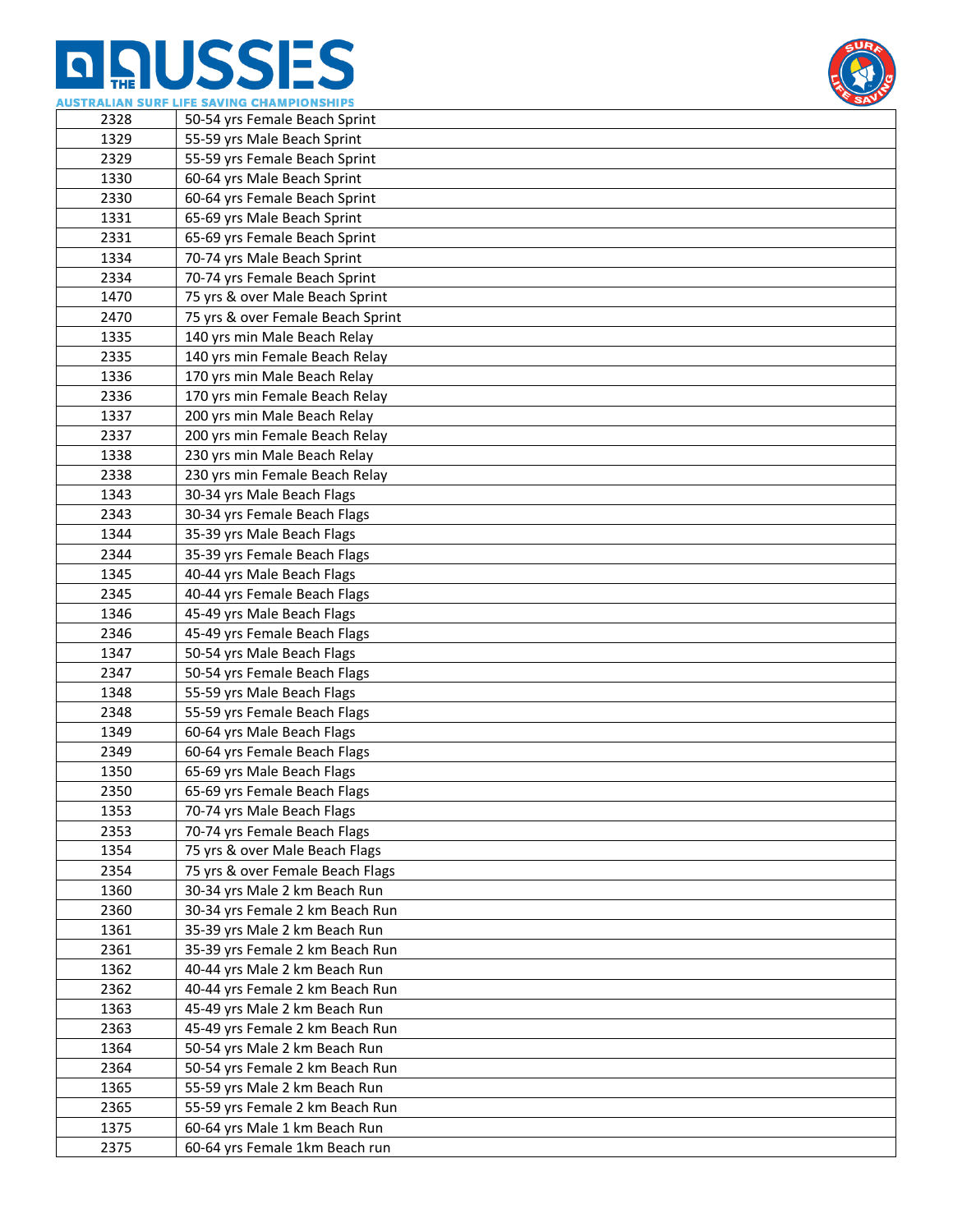

|                   | AUSTRALIAN SURF LIFE SAVING CHAMPIONSHIPS<br>$\mathbf{H}$ |  |
|-------------------|-----------------------------------------------------------|--|
| 1376              | 65-69 yrs Male 1 km Beach Run                             |  |
| 2373              | 65-69 yrs Female 1 km Beach Run                           |  |
| 1379              | 70-74 yrs Male 1km Beach Run                              |  |
| 2379              | 70-74 yrs Female 1km Beach Run                            |  |
| 1380              | 75 yrs & over Male 1km Beach Run                          |  |
| 2380              | 75 yrs & over Female 1km Beach Run                        |  |
| <b>Lifesaving</b> |                                                           |  |
| 1382              | 30-39 yrs Male Champion Lifesaver (State Entries)         |  |
| 2382              | 30-39 yrs Female Champion Lifesaver (State Entries)       |  |
| 1383              | 40-49 yrs Male Champion Lifesaver (State Entries)         |  |
| 2383              | 40-49 yrs Female Champion Lifesaver (State Entries)       |  |
| 1384              | 50 yrs & over Male Champion Lifesaver (State Entries)     |  |
| 2384              | 50 yrs & over Female Champion Lifesaver (State Entries)   |  |
| <b>Ocean Swim</b> |                                                           |  |
| 1409              | 30-34 yrs Male 2km Ocean Swim                             |  |
| 2409              | 30-34 yrs Female 2km Ocean Swim                           |  |
| 1405              | 35-39 yrs Male 2km Ocean Swim                             |  |
| 2405              | 35-39 yrs Female 2km Ocean Swim                           |  |
| 1410              | 40-44 yrs Male 2km Ocean Swim                             |  |
| 2410              | 40-44 yrs Female 2km Ocean Swim                           |  |
| 1406              | 45-49 yrs Male 2km Ocean Swim                             |  |
| 2406              | 45-49 yrs Female 2km Ocean Swim                           |  |
| 1411              | 50-54 yrs Male 2km Ocean Swim                             |  |
| 2411              | 50-54 yrs Female 2km Ocean Swim                           |  |
| 1407              | 55-59 yrs Male 2km Ocean Swim                             |  |
| 2407              | 55-59 yrs Female 2km Ocean Swim                           |  |
| 1412              | 60-64 yrs Male 2km Ocean Swim                             |  |
| 2412              | 60-64 yrs Female 2km Ocean Swim                           |  |
| 1408              | 65-69 yrs Male 2km Ocean Swim                             |  |
| 2408              | 65-69 yrs Female 2km Ocean Swim                           |  |
| 1413              | 70-74 yrs Male 2km Ocean Swim                             |  |
| 2413              | 70-74 yrs Female 2km Ocean Swim                           |  |
| 1414              | 75 yrs & over Male 2km Ocean Swim                         |  |
| 2414              | 75 yrs & over Female 2km Ocean Swim                       |  |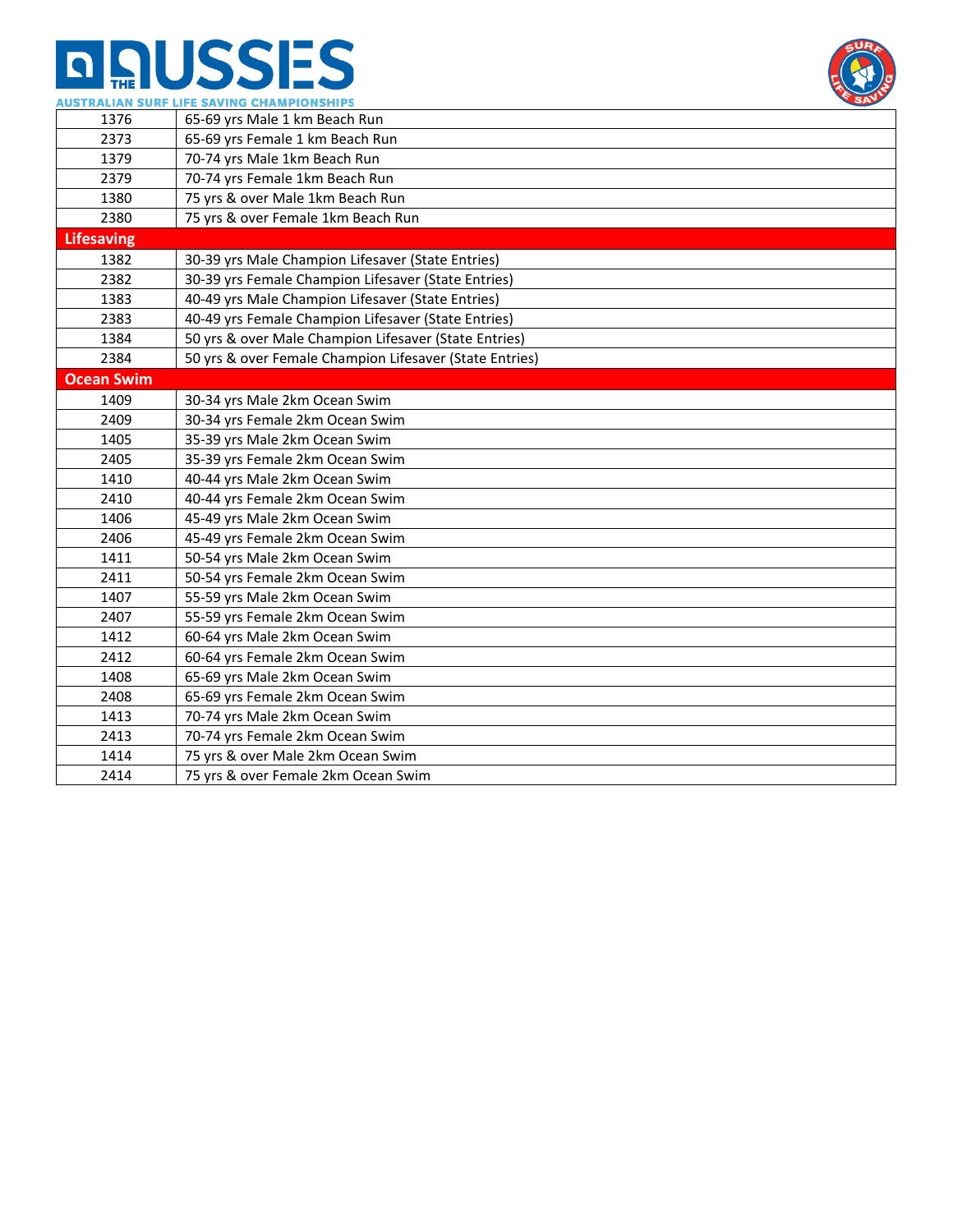



#### **AUSTRALIAN OPEN SURF LIFE SAVING CHAMPIONSHIPS EVENTS**

The following Championship events shall be conducted in their respective areas in accordance with the rules and conditions set out in the current edition of the SLSA Surf Sports Manual, and all amending and clarifying Bulletins.

#### **LIST OF OPEN CHAMPIONSHIP EVENTS**

| <b>Swimming</b>         |                                    |
|-------------------------|------------------------------------|
| 31                      | The Curlewis 6 Person R&R          |
| 12                      | Open Male 5 Person R&R             |
| 22                      | Open Female 5 Person R&R           |
| 32                      | Open Age Mixed 5 Person R&R        |
| 33                      | Under 19 5 Person R&R              |
| 34                      | Under 17 5 Person R&R              |
| 17                      | Open Male Surf Belt Race           |
| 27                      | Open Female Surf Belt Race         |
| 18                      | Under 19 Male Surf Belt Race       |
| 28                      | Under 19 Female Surf Belt Race     |
| 19                      | Under 17 Male Surf Belt Race       |
| 29                      | Under 17 Female Surf Belt Race     |
| 110                     | Open Male Surf Race                |
| 210                     | Open Female Surf Race              |
| 111                     | Under 19 Male Surf Race            |
| 211                     | Under 19 Female Surf Race          |
| 112                     | Under 17 Male Surf Race            |
| 212                     | Under 17 Female Surf Race          |
| 116                     | Open Male Surf Teams Race          |
| 216                     | Open Female Surf Teams Race        |
| 117                     | Under 19 Male Surf Teams Race      |
| 217                     | Under 19 Female Surf Teams Race    |
| 118                     | Under 17 Male Surf Teams Race      |
| 218                     | Under 17 Female Surf Teams Race    |
| <b>Multi Discipline</b> |                                    |
| 125                     | Open Iron Man Race                 |
| 225                     | Open Iron Woman Race               |
| 126                     | Under 19 Iron Man Race             |
| 226                     | Under 19 Iron Woman Race           |
| 127                     | Under 17 Iron Man Race             |
| 227                     | Under 17 Iron Woman Race           |
| 130                     | Open Male Board Rescue             |
| 230                     | Open Female Board Rescue           |
| 131                     | Under 19 Male Board Rescue         |
| 231                     | Under 19 Female Board Rescue       |
| 132                     | Under 17 Male Board Rescue         |
| 232                     | Under 17 Female Board Rescue       |
| 135                     | Open Male Rescue Tube Rescue       |
| 235                     | Open Female Rescue Tube Rescue     |
| 136                     | Under 19 Male Rescue Tube Rescue   |
| 236                     | Under 19 Female Rescue Tube Rescue |
| 140                     | Open Male Taplin Relay (6 person)  |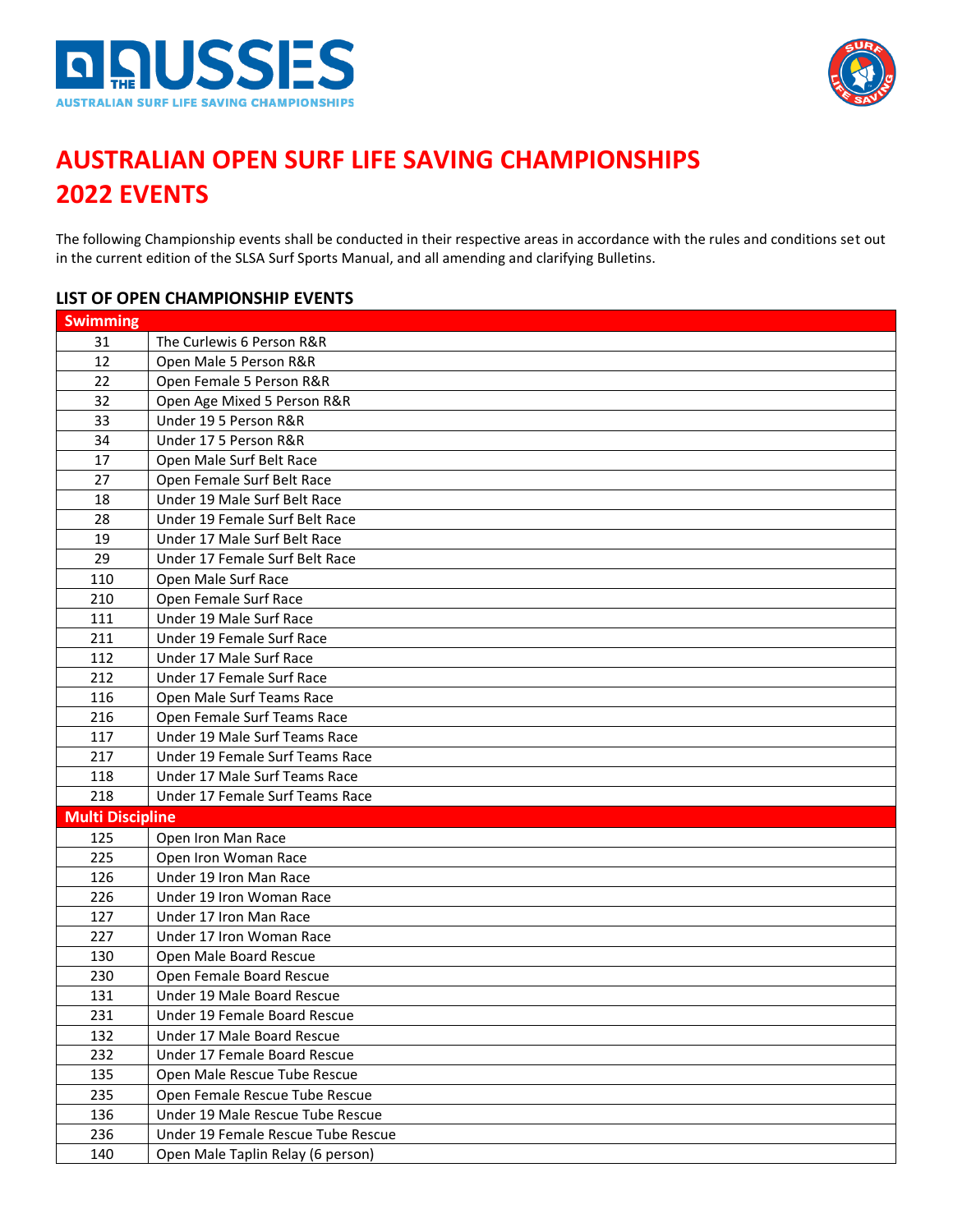

|                          | AUSTRALIAN SURF LIFE SAVING CHAMPIONSHIPS<br>SP <sub>2</sub> |
|--------------------------|--------------------------------------------------------------|
| 240                      | Open Female Taplin Relay (3 person)                          |
| 141                      | Under 19 Male Taplin Relay (3 person)                        |
| 241                      | Under 19 Female Taplin Relay (3 person)                      |
| 142                      | Under 17 Male Taplin Relay (3 person)                        |
| 242                      | Under 17 Female Taplin Relay (3 person)                      |
| 345                      | Lifesaver Relay (State Entries)                              |
| <b>Surf Boat</b>         |                                                              |
| 1135                     | Open Male Short Course Boat Race                             |
| 2135                     | Open Female Short Course Boat Race                           |
| 148                      | Open Male Surf Boat Race                                     |
| 248                      | Open Female Surf Boat Race                                   |
| 149                      | Reserve Male Surf Boat Race                                  |
| 249                      | Reserve Female Surf Boat Race                                |
| 150                      | Under 23 Male Surf Boat Race                                 |
| 250                      | Under 23 Female Surf Boat Race                               |
| 151                      | Under 19 Male Surf Boat Race                                 |
| 251                      | Under 19 Female Surf Boat Race                               |
| 352                      | Open Surf Boat Relay (State Entries)                         |
| <b>Ski</b>               |                                                              |
|                          |                                                              |
| 154                      | Open Male Single Ski Race                                    |
| 254<br>155               | Open Female Single Ski Race<br>Under 19 Male Single Ski Race |
|                          |                                                              |
| 255                      | Under 19 Female Single Ski Race                              |
| 156                      | Under 17 Male Single Ski Race                                |
| 256                      | Under 17 Female Single Ski Race                              |
| 157                      | Open Male Single Ski Relay                                   |
| 257                      | Open Female Single Ski Relay                                 |
| 158                      | Under 19 Male Single Ski Relay                               |
| 258                      | Under 19 Female Single Ski Relay                             |
| 159                      | Under 17 Male Single Ski Relay                               |
| 259                      | Under 17 Female Single Ski Relay                             |
| 160                      | Open Male Double Ski Race                                    |
| 260                      | Open Female Double Ski Race                                  |
| 360                      | Open Mixed Double Ski Race                                   |
| 161                      | Under 19 Male Double Ski Race                                |
| 261                      | Under 19 Female Double Ski Race                              |
| <b>Board</b>             |                                                              |
| 164                      | Open Male Board Race                                         |
| 264                      | Open Female Board Race                                       |
| 165                      | Under 19 Male Board Race                                     |
| 265                      | Under 19 Female Board Race                                   |
| 166                      | Under 17 Male Board Race                                     |
| 266                      | Under 17 Female Board Race                                   |
| 169                      | Open Male Board Relay                                        |
| 269                      | Open Female Board Relay                                      |
| 170                      | Under 19 Male Board Relay                                    |
| 270                      | Under 19 Female Board Relay                                  |
| 171                      | Under 17 Male Board Relay                                    |
| 271                      | Under 17 Female Board Relay                                  |
| <b>Surf Board Riding</b> |                                                              |
| 175                      | Open Male Surf Board Riding                                  |
| 275                      | Open Female Surf Board Riding                                |
| 176                      | Under 19 Male Surf Board Riding                              |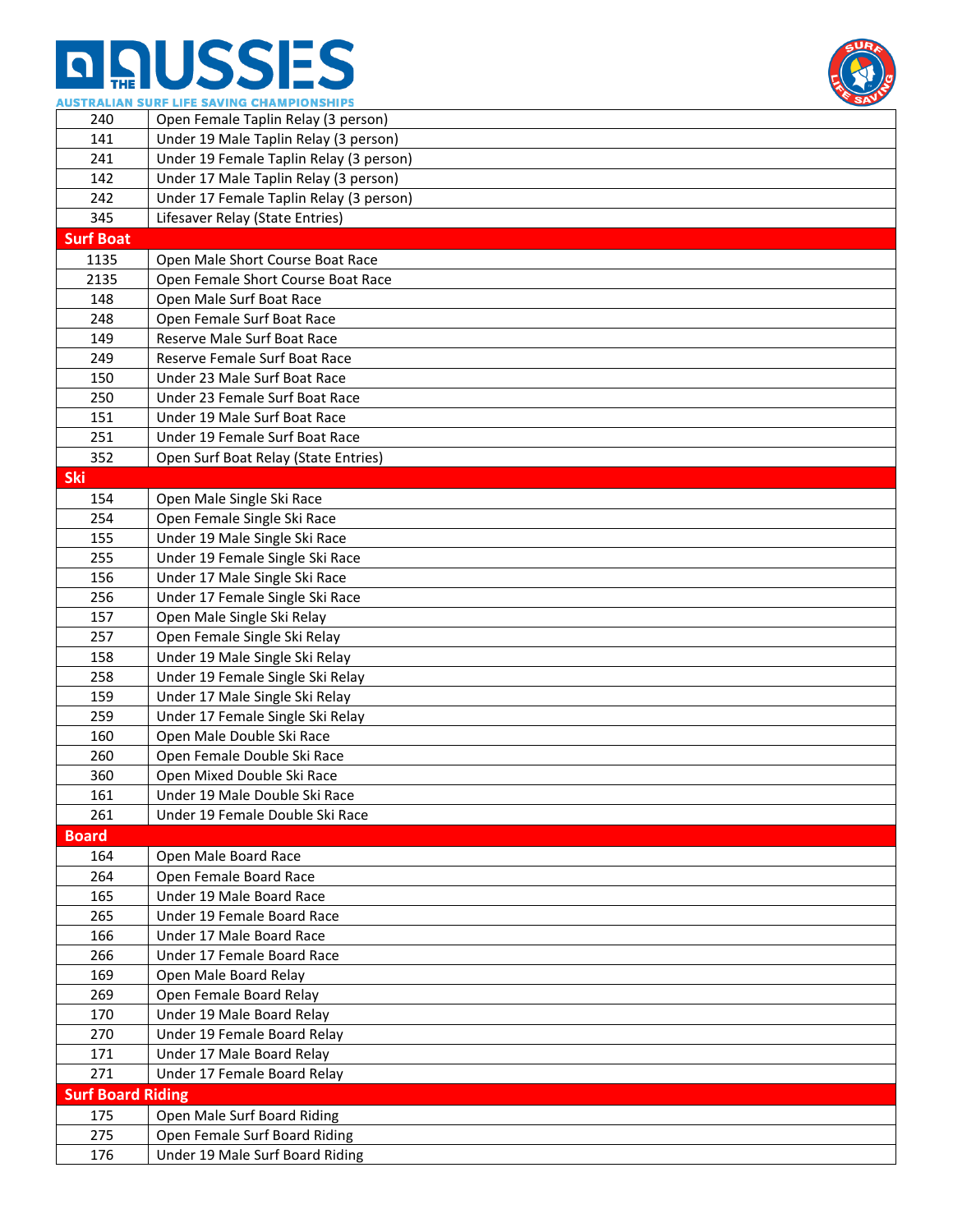

|                   | AUSIKALIAN SUKF LIFE SAVING CHAMPIONSHIPS          |
|-------------------|----------------------------------------------------|
| 276               | Under 19 Female Surf Board Riding                  |
| 177               | Under 17 Male Surf Board Riding                    |
| 277               | Under 17 Female Surf Board Riding                  |
| 180               | Open Male Malibu Long Board Riding                 |
| 280               | Open Female Malibu Long Board Riding               |
| <b>Beach</b>      |                                                    |
| 383               | Open March Past                                    |
| 384               | Under 23 March Past                                |
| 186               | Open Male Beach Sprint                             |
| 286               | Open Female Beach Sprint                           |
| 187               | Under 19 Male Beach Sprint                         |
| 287               | Under 19 Female Beach Sprint                       |
| 188               | Under 17 Male Beach Sprint                         |
| 288               | Under 17 Female Beach Sprint                       |
| 192               | Open Male Beach Relay                              |
| 292               | Open Female Beach Relay                            |
| 392               | Open Mixed Beach Relay                             |
| 193               | Under 19 Male Beach Relay                          |
| 293               | Under 19 Female Beach Relay                        |
| 393               | Under 19 Mixed Beach Relay                         |
| 194               | Under 17 Male Beach Relay                          |
| 294               | Under 17 Female Beach Relay                        |
| 395               | Under 17 Mixed Beach Relay                         |
| 198               | Open Male Beach Flags                              |
| 298               | Open Female Beach Flags                            |
| 199               | Under 19 Male Beach Flags                          |
| 299               | Under 19 Female Beach Flags                        |
| 1100              | Under 17 Male Beach Flags                          |
| 2100              | Under 17 Female Beach Flags                        |
| 1558              | Open Male 2km Beach Run                            |
| 2558              | Open Female 2km Beach Run                          |
| 1566              | 2 x 1km Open Male Beach Run Relay                  |
| 2566              | 2 x 1km Open Female Beach Run Relay                |
| 1559              | Under 19 Male 2km Beach Run                        |
| 2559              | Under 19 Female 2km Beach Run                      |
| 1567              | 2 x 1km U19 Male Beach Run Relay                   |
| 2567              | 2 x 1km U19 Female Beach Run Relay                 |
| 1560              | Under 17 Male 2km Beach Run                        |
| 2560              | Under 17 Female 2km Beach Run                      |
| 1568              | 2 x 1km U17 Male Beach Run Relay                   |
| 2568              | 2 x 1km U17 Female Beach Run Relay                 |
| <b>First Aid</b>  |                                                    |
| 3105              | Open First Aid (State Entries)                     |
| 3106              | Under 19 First Aid (State Entries)                 |
| 3107              | Under 17 First Aid (State Entries)                 |
| <b>Lifesaving</b> |                                                    |
| 3113              | Open Patrol Championship (State Entries)           |
| 3115              | Under 17 Patrol Championship (State Entries)       |
| 1117              | Open Male Champion Lifesaver (State Entries)       |
| 2117              | Open Female Champion Lifesaver (State Entries)     |
| 1118              | Under 19 Male Champion Lifesaver (State Entries)   |
| 2118              | Under 19 Female Champion Lifesaver (State Entries) |
| 1119              | Under 17 Male Champion Lifesaver (State Entries)   |